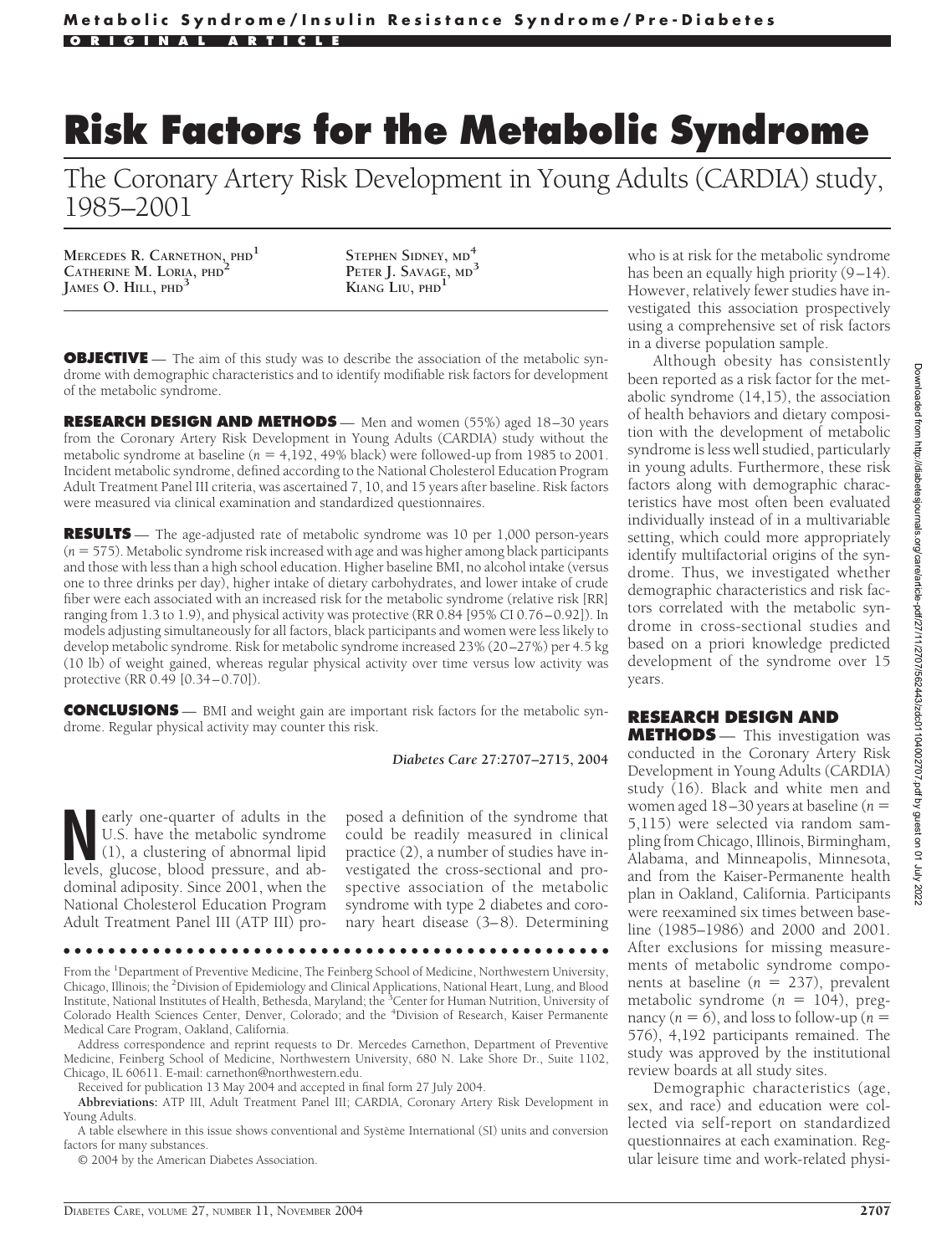## **Table 1—***Distribution of characteristics in the population*

|                                             |                   |                   | Men               |                   | Women             |  |
|---------------------------------------------|-------------------|-------------------|-------------------|-------------------|-------------------|--|
| Characteristics                             | Total             | Black             | White             | Black             | White             |  |
| n                                           | 4192              | 881               | 988               | 1185              | 1138              |  |
| Baseline                                    |                   |                   |                   |                   |                   |  |
| Age (years)                                 | $24.9 \pm 3.6$    | 24.2 (3.7)        | 25.4(3.3)         | 24.4(3.8)         | 25.5(3.4)         |  |
| Sex (% male)                                | 44.6              |                   |                   |                   |                   |  |
| High school education or less (%)           | 66.7              | 81.8              | 53.7              | 80.4              | 51.9              |  |
| BMI $(kg/m2)$                               | $24.2 \pm 4.7$    | $24.3 \pm 3.9$    | $24.0 \pm 3.1$    | $25.6 \pm 6.2$    | $22.9 \pm 4.1$    |  |
| Baseline physical activity score (units)    | $421.3 \pm 299.5$ | $531.3 \pm 344.4$ | $513.0 \pm 297.2$ | $279.1 \pm 229.4$ | $404.6 \pm 263.4$ |  |
| Smoking status (%)                          |                   |                   |                   |                   |                   |  |
| Never                                       | 58.1              | 56.0              | 59.6              | 61.2              | 55.4              |  |
| Former                                      | 13.2              | 9.1               | 15.1              | 8.7               | 19.3              |  |
| Current                                     | 28.7              | 34.9              | 25.3              | 30.1              | 25.4              |  |
| Alcohol intake                              |                   |                   |                   |                   |                   |  |
| No drinks/day                               | 22.9              | 23.7              | 14.9              | 34.4              | 17.2              |  |
| One to three drinks/day                     | 70.7              | 64.3              | 73.9              | 63.3              | 80.5              |  |
| Three or more drinks/day                    | 6.5               | 12.0              | 11.2              | 2.3               | 2.4               |  |
| Energy from carbohydrates (%)               | $46.7 \pm 7.3$    | $45.9 \pm 7.1$    | $44.9 \pm 6.8$    | $48.3 \pm 7.4$    | $47.2 \pm 7.3$    |  |
| Energy from total fat (%)                   | $37.1 \pm 5.8$    | $37.9 \pm 5.6$    | $37.3 \pm 5.4$    | $37.3 \pm 5.8$    | $36.2 \pm 6.3$    |  |
| Crude fiber (g)                             | $5.6 \pm 3.2$     | $6.1 \pm 3.5$     | $6.5 \pm 3.1$     | $4.7 \pm 3.0$     | $5.4 \pm 3.0$     |  |
| Metabolic syndrome components               |                   |                   |                   |                   |                   |  |
| Waist circumference (cm)                    | $77.1 \pm 10.7$   | $79.9 \pm 9.1$    | $82.3 \pm 8.0$    | $76.0 \pm 12.5$   | $71.4 \pm 8.7$    |  |
| Glucose (mg/dl)                             | $82.0 \pm 12.7$   | $83.3 \pm 10.0$   | $84.7 \pm 10.9$   | $80.1 \pm 17.1$   | $80.8 \pm 10.1$   |  |
| HDL cholesterol (mg/dl)                     | $53.6 \pm 12.9$   | $54.0 \pm 13.3$   | $47.5 \pm 11.0$   | $55.6 \pm 12.6$   | $56.5 \pm 12.9$   |  |
| Triglycerides (mg/dl)                       | $69.8 \pm 41.9$   | $67.8 \pm 40.5$   | $83.6 \pm 57.2$   | $61.8 \pm 28.7$   | $67.6 \pm 35.6$   |  |
| Systolic blood pressure (mmHg)              | $110.0 \pm 10.7$  | $115.5 \pm 10.4$  | $113.9 \pm 10.0$  | $107.9 \pm 9.6$   | $104.6 \pm 9.1$   |  |
| Diastolic blood pressure (mmHg)             | $68.4 \pm 9.4$    | $70.7 \pm 10.0$   | $70.4 \pm 9.1$    | $67.2 \pm 9.3$    | $66.1 \pm 8.3$    |  |
| Change in weight and physical activity      |                   |                   |                   |                   |                   |  |
| Weight change from baseline to year 15 (kg) | $12.8 \pm 12.1$   | $14.1 \pm 12.1$   | $11.1 \pm 9.4$    | $16.2 \pm 13.8$   | $10.1 \pm 11.7$   |  |
| Physical activity over time (%)*            |                   |                   |                   |                   |                   |  |
| Regular                                     | 16.3              | 26.6              | 25.1              | 3.2               | 13.4              |  |
| Moderate                                    | 53.3              | 54.5              | 56.7              | 47.6              | 54.7              |  |
| Low                                         | 30.4              | 18.9              | 18.2              | 49.3              | 31.9              |  |

Data are means  $\pm$  SD unless otherwise indicated. \*Regular physical activity, a physical activity score above the median (364) at all four examinations; moderately active, activity fluctuated around the median; low activity, physical activity score below the median at all four examinations.

cal activities were assessed by a validated interview-administered questionnaire (17). Participants whose self-reported physical activity was above the median of the baseline sample distribution at all four examinations were classified as maintaining regular physical activity. Participants whose activity fluctuated were described as moderately active. Those whose activity was below the baseline median at all four examinations were classified as engaging in low activity. Usual dietary and alcohol intake (past 28 days) was estimated using the CARDIA Diet History (18). Based on previously reported findings of possible overestimation and underestimation of energy intake using the Diet History survey, participants with extremely high (men >8,000, women >6,000 kcal) or low (men <800, women

600 kcal) energy intakes were excluded (19). We evaluated total carbohydrates (percent energy), total fat (percent energy), and crude fiber (grams) because of previously reported associations between each component and type 2 diabetes and/or insulin resistance (13,20–23). Distributions of each were categorized into quintiles (sex specific for fiber) for analysis. One alcoholic drink was equivalent to 12.6 g ethanol according to the U.S. Department of Agriculture definition of a standard drink (24). Based on previous research (25), we compared participants who abstained (no drinks per day) and drank heavily (three or more drinks per day) with those who reported moderate consumption (one to three drinks per day).

Samples of glucose (26) and lipids

(27,28) were collected according to standardized CARDIA procedures (16) and processed at central laboratories. After a 5-min rest, blood pressure was measured three times with participants seated; the average of the last two measurements was used. Height and weight were measured; BMI was calculated (weight in kilograms divided by the square of height in meters). Weight change over follow-up was calculated as the difference between weight at baseline and the final examination. Waist circumference was measured as the average of two waist circumference measures at the minimum abdominal girth (nearest 0.5 cm) from participants standing upright.

Metabolic syndrome was defined according to ATP III guidelines (2) with the presence of at least three of the following: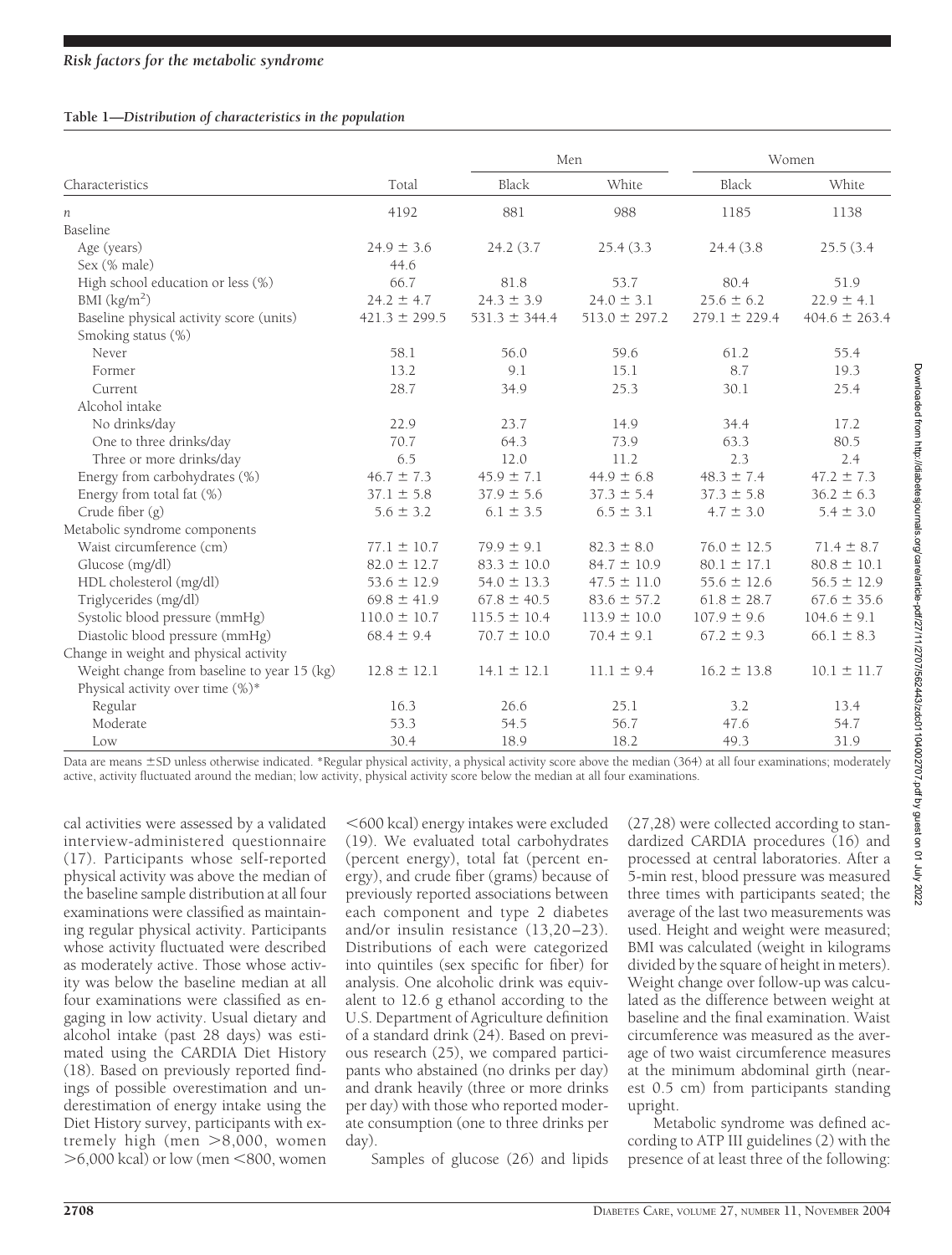*Carnethon and Associates*

|                                     |                     |                     | Men                 | Women               |                     |
|-------------------------------------|---------------------|---------------------|---------------------|---------------------|---------------------|
|                                     | Total               | Black               | White               | Black               | White               |
| Model 1                             |                     |                     |                     |                     |                     |
| Age (per 5 years)                   | $1.32(1.17-1.48)$   | $1.31(1.01 - 1.70)$ | $1.19(0.93 - 1.52)$ | $1.40(1.16-1.69)$   | $1.29(0.98 - 1.68)$ |
| Race                                |                     |                     |                     |                     |                     |
| <b>Black</b>                        | $1.28(1.08 - 1.51)$ |                     |                     |                     |                     |
| White                               | 1.00 (referent)     |                     |                     |                     |                     |
| Sex                                 |                     |                     |                     |                     |                     |
| Men                                 | $1.12(0.95 - 1.32)$ |                     |                     |                     |                     |
| Women                               | 1.00 (referent)     |                     |                     |                     |                     |
| Model 2 and model $1 +$ each        |                     |                     |                     |                     |                     |
| variable individually               |                     |                     |                     |                     |                     |
| Education                           |                     |                     |                     |                     |                     |
| High school or less                 | $1.66(1.36-2.03)$   | $0.79(0.50 - 1.24)$ | $1.61(1.15-2.25)$   | $1.88(1.25-2.83)$   | $2.39(1.60-3.57)$   |
| More than high school               | $1.00$ (referent)   | 1.00                | 1.00                | 1.00                | 1.00                |
| BMI (per 4.7 kg/m <sup>2</sup> )    | $1.89(1.79 - 2.00)$ | $2.32(2.03 - 2.65)$ | $3.00(2.46 - 3.65)$ | $1.58(1.46 - 1.72)$ | $2.19(1.96 - 2.44)$ |
| Physical activity (per 299.5 units) | $0.84(0.76 - 0.92)$ | $0.86(0.72 - 1.03)$ | $0.87(0.73 - 1.03)$ | $1.01(0.84 - 1.22)$ | $0.64(0.50 - 0.82)$ |
| Smoking status                      |                     |                     |                     |                     |                     |
| Current                             | $1.16(0.96 - 1.40)$ | $0.85(0.56 - 1.30)$ | $1.11(0.76 - 1.62)$ | $1.31(0.95 - 1.80)$ | $1.36(0.91 - 2.03)$ |
| Former                              | $1.00(0.77 - 1.29)$ | $0.64(0.29 - 1.40)$ | $1.26(0.81 - 1.96)$ | $1.23(0.77-1.98)$   | $0.76(0.45 - 1.28)$ |
| Never                               | 1.00 (referent)     | 1.00                | 1.00                | 1.00                | 1.00                |
| Alcohol intake                      |                     |                     |                     |                     |                     |
| No drinks/day                       | $1.69(1.41-2.03)$   | $1.57(1.03 - 2.41)$ | $2.41(1.67-3.49)$   | $1.14(0.84 - 1.54)$ | $2.43(1.65 - 3.58)$ |
| One to three drinks/day             | 1.00 (referent)     | 1.00                | 1.00                | 1.00                | 1.00                |
| Three or more drinks/day            | $1.13(0.79 - 1.60)$ | $0.79(0.39 - 1.59)$ | $1.25(0.74 - 2.09)$ | $1.72(0.76 - 3.92)$ | $1.41(0.45 - 4.47)$ |
| Carbohydrate intake (% energy)      |                     |                     |                     |                     |                     |
| Q1 (25-41%)                         | 1.00 (referent)     | 1.00                | 1.00                | 1.00                | 1.00                |
| Q2 (41-45%)                         | $1.03(0.79 - 1.34)$ | $1.83(1.05 - 3.18)$ | $0.77(0.49 - 1.21)$ | $1.09(0.63 - 1.89)$ | $0.85(0.47 - 1.56)$ |
| $Q3(45-48%)$                        | $0.95(0.73 - 1.25)$ | $0.95(0.50 - 1.79)$ | $0.86(0.54 - 1.38)$ | $1.41(0.83 - 2.38)$ | $0.71(0.38 - 1.33)$ |
| Q4 (48-52%)                         | $1.32(1.02 - 1.70)$ | $1.46(0.78 - 2.72)$ | $1.23(0.79 - 1.91)$ | $1.68(1.02 - 2.77)$ | $1.04(0.59 - 1.81)$ |
| Q5 (52-85%)                         | $1.27(0.98 - 1.64)$ | $1.54(0.85-2.81)$   | $0.81(0.46-1.43)$   | $1.48(0.91 - 2.41)$ | $1.34(0.79 - 2.27)$ |
| Crude fiber (g)                     |                     |                     |                     |                     |                     |
| $Q1: F (0.3-2.7)/M (0.6-3.6)$       | $1.41(1.09 - 1.82)$ | $2.02(1.15 - 3.56)$ | $1.08(0.64 - 1.82)$ | $1.08(0.70 - 1.68)$ | $2.07(1.16 - 3.71)$ |
| $Q2: F(2.8-3.8)/M(3.6-5.0)$         | $1.32(1.02 - 1.71)$ | $1.58(0.86 - 2.88)$ | $1.24(0.77-2.02)$   | $1.13(0.71 - 1.80)$ | $1.48(0.84 - 2.59)$ |
| Q3: F (3.8-5.0)/M (5.0-6.4)         | $1.26(0.97 - 1.64)$ | $0.85(0.42 - 1.70)$ | $1.33(0.81 - 2.17)$ | $1.36(0.87 - 2.13)$ | 1.37(0.78, 2.41)    |
| Q4: F (5.0-6.9)/M (6.4-8.5)         | $0.99(0.75 - 1.31)$ | $0.93(0.45 - 1.90)$ | $0.82(0.49 - 1.38)$ | $1.14(0.71 - 1.84)$ | $1.05(0.58 - 1.89)$ |
| Q5: F (6.9-33)/M (8.6-29.8)         | 1.00 (referent)     | 1.00                | 1.00                | 1.00                | 1.00                |
| Total fat intake (% energy)         |                     |                     |                     |                     |                     |
| Q1 (11-33%)                         | $1.26(0.97 - 1.64)$ | $1.63(0.85 - 3.11)$ | $1.27(0.74 - 2.18)$ | $1.26(0.80 - 2.00)$ | $0.95(0.57 - 1.58)$ |
| Q2 (33-36%)                         | 1.31(1.01, 1.70)    | 1.60(0.83, 3.08)    | 1.24(0.74, 2.10)    | $1.52(0.98 - 2.37)$ | $0.94(0.56 - 1.59)$ |
| Q3 (36-39%)                         | 1.00 (referent)     | 1.00                | 1.00                | 1.00                | 1.00                |
| Q4 (39-42%)                         | $0.97(0.74 - 1.28)$ | $1.36(0.73 - 2.55)$ | $1.19(0.71 - 1.99)$ | $0.98(0.61 - 1.59)$ | $0.44(0.21 - 0.91)$ |
| $Q5(42-59%)$                        | $1.37(1.06 - 1.77)$ | $1.74(0.95 - 3.18)$ | $1.86(1.15-3.01)$   | $1.02(0.63 - 1.63)$ | $1.15(0.67-2.00)$   |

## **Table 2—***RRs of baseline characteristics and incident metabolic syndrome*

Data are RR (95% CI). Q, quintile.

*1*) fasting glucose  $\geq 6.1$  mmol/l, *2*) waist circumference -88 cm (women) or -102 cm (men), *3*) systolic blood pres $sure \geq 130$  mmHg or diastolic blood pressure  $\geq$ 85 mmHg, 4) triglycerides  $\geq$ 1.7 mmol/l, and 5) HDL cholesterol <1.3  $mmol/$ l in women or  $\leq 1.04$  mmol/l in men. Participants who reported using medications for diabetes or hypertension control were classified as having met the criterion for elevated glucose or blood pressure, respectively. Incident metabolic syndrome was identified in participants who met the criterion for having metabolic syndrome at any follow-up examination.

## Statistical methods

Person-time was calculated from the baseline examination until metabolic syndrome was identified or until the last examination, whichever came first. Age-

adjusted event rates were calculated using Poisson regression. We estimated the relative risk (RR) and 95% CI of metabolic syndrome developing by each characteristic undergoing study using Cox proportional hazards regression. Continuous variables were investigated per SD increase above the mean.

In a secondary analysis, we tested the robustness of our findings by repeating the analysis after eliminating persons in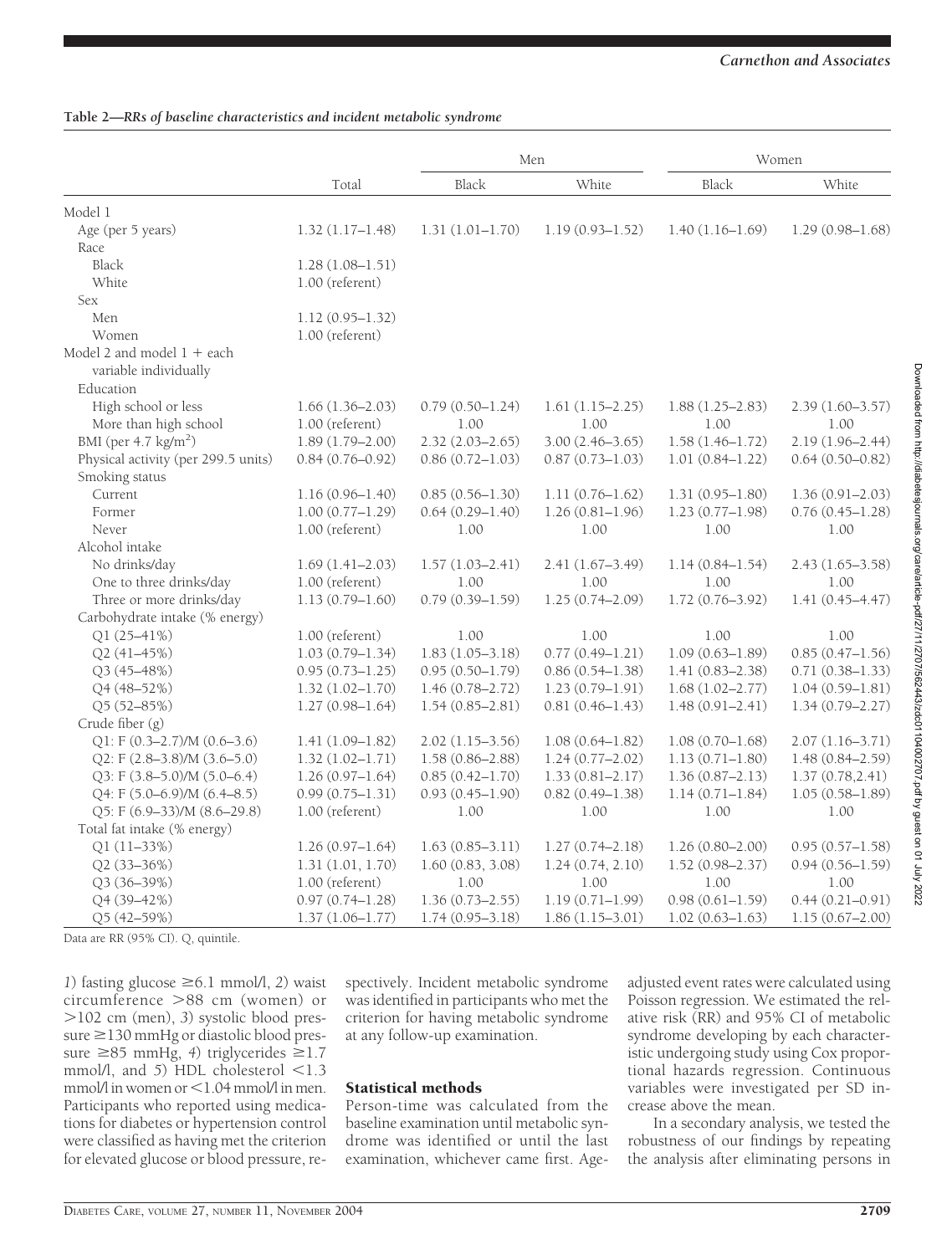## **Table 3—***Multivariable RRs of baseline characteristics and incident metabolic syndrome*

|                                     | Total               |                     | Men                 | Women               |                     |  |
|-------------------------------------|---------------------|---------------------|---------------------|---------------------|---------------------|--|
|                                     |                     | Black               | White               | Black               | White               |  |
| Age (per 5 years)                   | $1.26(1.11 - 1.42)$ | $1.18(0.88 - 1.58)$ | $1.09(0.83 - 1.44)$ | $1.31(1.07-1.61)$   | $1.53(1.14 - 2.05)$ |  |
| Race                                |                     |                     |                     |                     |                     |  |
| Black                               | $0.73(0.60 - 0.87)$ |                     |                     |                     |                     |  |
| White                               | 1.00 (referent)     |                     |                     |                     |                     |  |
| <b>Sex</b>                          |                     |                     |                     |                     |                     |  |
| Men                                 | $1.55(1.28 - 1.88)$ |                     |                     |                     |                     |  |
| Women                               | 1.00 (referent)     |                     |                     |                     |                     |  |
| Education                           |                     |                     |                     |                     |                     |  |
| High school or less                 | $1.52(1.24 - 1.87)$ | $1.10(0.67 - 1.83)$ | $1.34(0.94 - 1.93)$ | $1.84(1.20 - 2.82)$ | $1.63(1.05 - 2.52)$ |  |
| More than high school               | $1.00$ (referent)   | 1.00                | 1.00                | 1.00                | 1.00                |  |
| BMI (per $4.7 \text{ kg/m}^2$ )     | $1.89(1.77-2.00)$   | $2.44(2.06 - 2.88)$ | $2.95(2.37 - 3.67)$ | $1.63(1.50 - 1.77)$ | $2.18(1.89 - 2.51)$ |  |
| Physical activity (per 299.5 units) | $0.95(0.86 - 1.05)$ | $0.99(0.82 - 1.20)$ | $0.92(0.77 - 1.11)$ | $1.08(0.88 - 1.32)$ | $0.93(0.72 - 1.21)$ |  |
| Smoking status                      |                     |                     |                     |                     |                     |  |
| Current                             | $1.18(0.97 - 1.45)$ | $1.52(0.93 - 2.47)$ | $1.14(0.75 - 1.73)$ | $1.28(0.91 - 1.79)$ | $0.99(0.62 - 1.56)$ |  |
| Former                              | $1.02(0.79 - 1.33)$ | $0.73(0.33 - 1.64)$ | $1.45(0.91 - 2.31)$ | $1.12(0.69 - 1.82)$ | $0.76(0.44 - 1.31)$ |  |
| Never                               | 1.00 (referent)     | 1.00                | 1.00                | 1.00                | 1.00                |  |
| Alcohol intake                      |                     |                     |                     |                     |                     |  |
| No drinks/day                       | $1.36(1.11-1.66)$   | $1.40(0.88 - 2.23)$ | $2.05(1.34 - 3.13)$ | $1.06(0.76 - 1.48)$ | $1.46(0.92 - 2.30)$ |  |
| One to three drinks/day             | 1.00 (referent)     | 1.00                | 1.00                | 1.00                | 1.00                |  |
| More than three drinks/day          | $1.24(0.83 - 1.85)$ | $1.04(0.45 - 2.42)$ | $1.26(0.68 - 2.32)$ | $2.10(0.78 - 5.70)$ | $1.58(0.47 - 5.35)$ |  |
| Carbohydrate intake (% energy)      |                     |                     |                     |                     |                     |  |
| Q1 (25-41%)                         | $1.00$ (referent)   | 1.00                | 1.00                | 1.00                | 1.00                |  |
| Q2 (41-45%)                         | $1.28(0.96 - 1.70)$ | $1.30(0.69 - 2.45)$ | $1.13(0.67 - 1.89)$ | $1.56(0.87 - 2.82)$ | $1.15(0.57 - 2.29)$ |  |
| Q3 (45-48%)                         | $1.30(0.94 - 1.80)$ | $1.25(0.61 - 2.56)$ | $1.10(0.58 - 2.07)$ | $2.10(1.11-3.97)$   | $0.79(0.37-1.68)$   |  |
| Q4 (48-52%)                         | $1.85(1.30-2.65)$   | $2.41(1.09 - 5.32)$ | $1.91(0.95 - 3.86)$ | $2.56(1.28 - 5.12)$ | $0.99(0.46 - 2.13)$ |  |
| Q5 (52-85%)                         | $1.63(1.06 - 2.51)$ | $1.98(0.70 - 5.55)$ | $1.22(0.48 - 3.14)$ | 2.17 (0.98-4.81)    | $1.16(0.50 - 2.70)$ |  |
| Crude fiber (g)                     |                     |                     |                     |                     |                     |  |
| Q1: F (0.3–2.7)/M (0.6–3.6)         | $1.12(0.86 - 1.47)$ | $1.73(0.90 - 3.33)$ | $0.88(0.50 - 1.53)$ | $0.88(0.55 - 1.40)$ | $1.53(0.81 - 2.88)$ |  |
| Q2: F (2.8-3.8)/M (3.6-5.0)         | $1.14(0.87 - 1.49)$ | $1.43(0.74 - 2.78)$ | $1.23(0.73 - 2.07)$ | $1.02(0.63 - 1.66)$ | $1.01(0.55 - 1.88)$ |  |
| Q3: F (3.8-5.0)/M (5.0-6.4)         | $1.00(0.76 - 1.32)$ | $0.95(0.45 - 1.97)$ | $1.24(0.74 - 2.08)$ | $0.97(0.60 - 1.57)$ | $1.05(0.57-1.90)$   |  |
| Q4: F (5.0-6.9)/M (6.4-8.5)         | $0.92(0.69 - 1.22)$ | $0.80(0.37 - 1.75)$ | $0.93(0.54 - 1.59)$ | $0.95(0.58 - 1.55)$ | $1.14(0.61 - 2.11)$ |  |
| Q5: F (6.9-33)/M (8.6-29.8)         | $1.00$ (referent)   | 1.00                | 1.00                | 1.00                | 1.00                |  |
| Total fat intake (% energy)         |                     |                     |                     |                     |                     |  |
| Q1 (11-33%)                         | $1.00(0.71 - 1.41)$ | $1.37(0.58 - 3.24)$ | $1.23(0.62 - 2.46)$ | $0.96(0.51 - 1.80)$ | $0.85(0.44 - 1.62)$ |  |
| Q2 (33-36%)                         | $1.18(0.89 - 1.57)$ | $1.70(0.83 - 3.46)$ | $1.21(0.67 - 2.18)$ | $1.37(0.84 - 2.25)$ | $0.81(0.44 - 1.47)$ |  |
| Q3 (36-39%)                         | 1.00 (referent)     | 1.00                | 1.00                | 1.00                | 1.00                |  |
| Q4 (39-42%)                         | $1.04(0.77-1.39)$   | $1.19(0.61 - 2.35)$ | $1.18(0.67 - 2.09)$ | $1.17(0.68 - 2.01)$ | $0.32(0.14 - 0.73)$ |  |
| Q5 (42-59%)                         | $1.64(1.19-2.25)$   | $2.15(1.08 - 4.31)$ | $2.09(1.12 - 3.87)$ | $1.60(0.86 - 2.99)$ | $1.02(0.51 - 2.04)$ |  |

Data are RR (95% CI). Q, quintile.

whom diabetes developed based on a fasting glucose  $\geq 7.0$  mmol/l or the use of hypoglycemic medications or insulin. Next, we repeated the primary analysis after removing waist circumference from the definition because of the high correlation between BMI and waist, and we tested the association between each risk factor and the risk of metabolic syndrome developing without abdominal adiposity (three of the remaining four components). Statistical significance is denoted by  $P < 0.05$ . All analyses were conducted

using the SAS System (version 8.1; SAS Institute, Cary, NC).

**RESULTS** — On average, participants had cardiovascular risk factor profiles below conventional treatment levels at baseline (Table 1). These values varied slightly by sex and race groups.

During an average of 13.6 years of follow-up, the metabolic syndrome developed in 575 participants. The ageadjusted rate per 1,000 person-years was

10.3 for men and 9.7 for women (*P* 0.48); the rate was higher among black (11.0) versus white (8.5) participants  $(P = 0.02)$ . Black women had the highest rate (12.2,  $P < 0.0001$ ), followed by white men  $(11.0, P \le 0.001)$ , black men  $(9.4, P = 0.07)$ , and white women  $(7.4)$ (significance testing compared with white women).

The risk of metabolic syndrome increased with age and was higher among black participants and those with the least education (Table 2). After adjustment for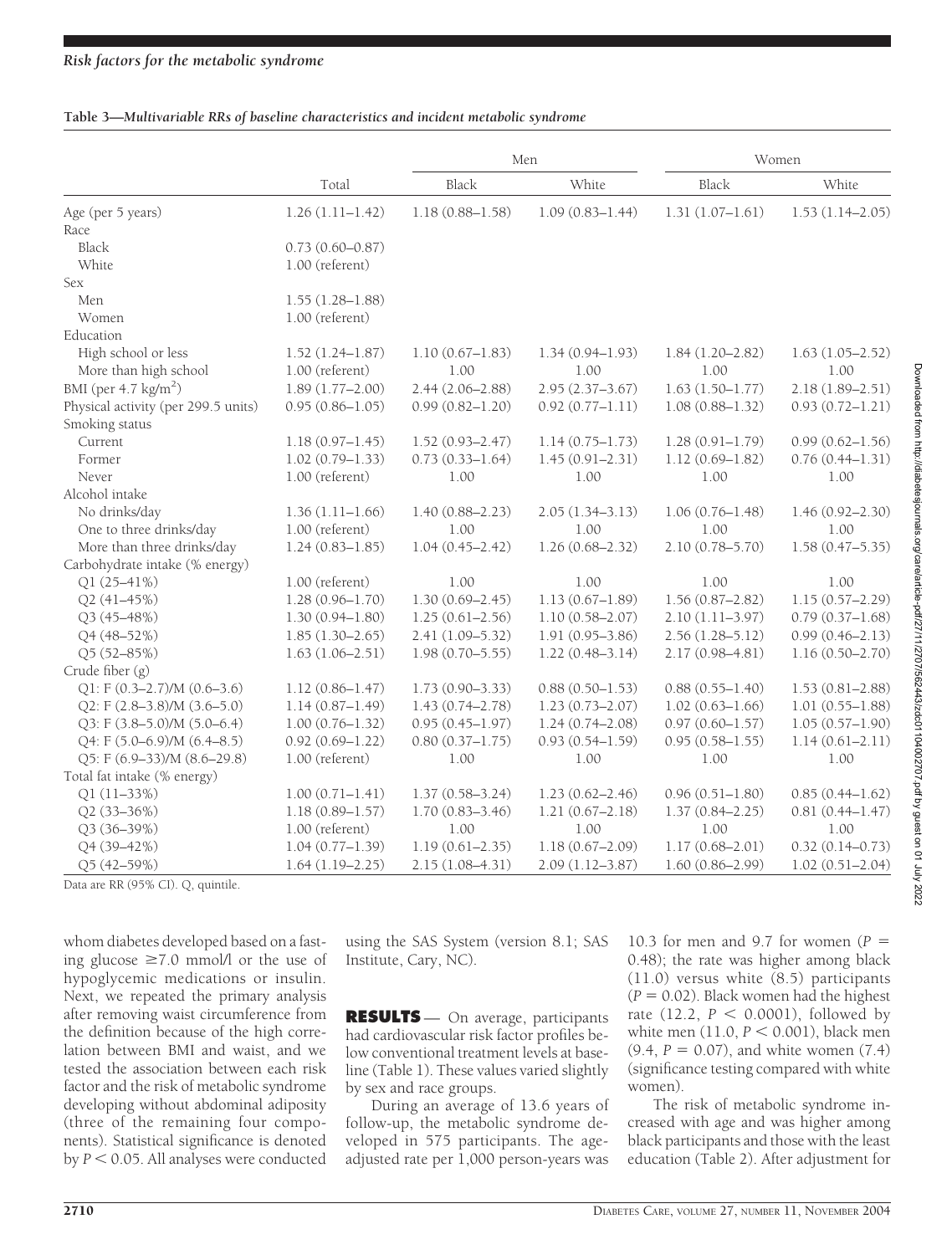| Table 4—Association of weight change and physical activity change with incident metabolic syndrome |  |  |  |  |
|----------------------------------------------------------------------------------------------------|--|--|--|--|
|                                                                                                    |  |  |  |  |

|                                 |                     |                     | Men                 | Women               |                     |
|---------------------------------|---------------------|---------------------|---------------------|---------------------|---------------------|
|                                 | Total               | Black               | White               | Black               | White               |
| Model 1*                        |                     |                     |                     |                     |                     |
| Weight gain (per 4.54 kg/10 lb) | $1.24(1.21-1.27)$   | $1.34(1.27-1.42)$   | $1.39(1.31 - 1.47)$ | $1.11(1.05-1.16)$   | $1.26(1.20-1.31)$   |
| Model 2†                        |                     |                     |                     |                     |                     |
| Physical activity over time‡    |                     |                     |                     |                     |                     |
| Regular vs. no activity         | $0.40(0.28 - 0.57)$ | $0.47(0.25 - 0.88)$ | $0.45(0.27-0.75)$   | $0.22(0.03-1.60)$   | $0.19(0.06 - 0.59)$ |
| Moderate vs. no activity        | $0.82(0.69 - 0.97)$ | $0.82(0.55 - 1.24)$ | $0.76(0.54 - 1.08)$ | $0.96(0.71 - 1.31)$ | $0.75(0.52 - 1.08)$ |
| Model 3§                        |                     |                     |                     |                     |                     |
| Weight gain (per 4.54 kg/10 lb) | $1.23(1.20 - 1.27)$ | $1.35(1.27-1.42)$   | $1.38(1.30 - 1.46)$ | $1.10(1.05-1.16)$   | $1.24(1.19-1.30)$   |
| Physical activity over time     |                     |                     |                     |                     |                     |
| Regular vs. no activity         | $0.49(0.34 - 0.70)$ | $0.50(0.26 - 0.96)$ | $0.61(0.36 - 1.04)$ | $0.28(0.04-2.03)$   | $0.22(0.05-0.91)$   |
| Moderate vs. no activity        | $0.89(0.74 - 1.07)$ | $0.72(0.46 - 1.12)$ | $0.82(0.57 - 1.18)$ | $1.03(0.75 - 1.42)$ | $0.90(0.62 - 1.32)$ |
| Model $4\ $                     |                     |                     |                     |                     |                     |
| Weight gain (per 4.54 kg/10 lb) | $1.17(1.14 - 1.20)$ | $1.26(1.17-1.35)$   | $1.26(1.18-1.35)$   | $1.10(1.05-1.15)$   | $1.17(1.11-1.24)$   |
| Physical activity over time     |                     |                     |                     |                     |                     |
| Regular vs. no activity         | $0.65(0.43 - 0.98)$ | $0.76(0.35-1.66)$   | $0.74(0.39 - 1.41)$ | $0.50(0.07-3.80)$   | $0.38(0.08 - 1.76)$ |
| Moderate vs. no activity        | $0.93(0.76 - 1.14)$ | $0.94(0.56 - 1.59)$ | $0.85(0.56 - 1.30)$ | $0.93(0.64 - 1.35)$ | $1.14(0.70 - 1.87)$ |

Data are RR (95% CI). \*Model 1: age, race, sex, and weight gain. †Model 2: age, race, sex, and physical activity over time. ‡Regular physical activity, physical activity score above the median (364) at all four examinations; moderately active, activity fluctuated around the median; low activity, physical activity score below the median at all four examinations. §Model 3: age, race, sex, weight gain, and physical activity over time. Model 4: Model 3 plus education, baseline BMI, baseline physical activity, smoking status, drinking status, crude fiber (quintiles), total dietary fat intake (quintiles), and carbohydrate intake (quintiles).

age, race, and sex, the RR was significantly elevated among participants with higher BMI, those who reported no alcohol intake in the previous month (versus one to three drinks), a higher proportion of total energy from carbohydrates, and lower intake of crude fiber. Both high (quintile 5) and low (quintiles 2 and 3) fat intakes (percent energy) were associated with a significantly elevated risk of metabolic syndrome relative to moderate fat intake (quintile 3). Physical activity was inversely associated with metabolic syndrome risk. BMI was the only characteristic that was a significant predictor of metabolic syndrome across race-sex groups, but trends for risk factors were generally in a similar direction.

In models that simultaneously adjusted for all risk factors, the metabolic syndrome was less likely to develop in black participants, whereas risk was increased in men versus women (Table 3). Most of the same risk factors remained predictive of metabolic syndrome, with the exceptions that the inverse association of metabolic syndrome with physical activity and fiber intake attenuated to nonsignificance, and high levels of dietary fat were associated with metabolic syndrome risk. Again, higher BMI was the only factor that remained significantly associated with metabolic syndrome in all race and sex groups.

Weight gain was associated with an increased risk for metabolic syndrome in the total sample and in each race and sex group (Table 4). This association persisted independent of all risk factors. Regular physical activity over time was inversely associated with the metabolic syndrome risk independent of weight gain, demographic characteristics, and other risk factors in the total population.

Because the association of demographic characteristics and risk factors with metabolic syndrome remained the same when we excluded persons in whom diabetes developed  $(n = 54)$ , we do not present the results separately. The metabolic syndrome without abdominal adiposity developed in 223 participants (Table 5). In models adjusted for age and sex, there was no difference in risk by race group, but in multivariable models, risk among black participants was approximately half that of their white counterparts. Men were 2.5–3.9 times more likely than women to have the metabolic syndrome without abdominal adiposity as a component. The association between other risk factors and metabolic syndrome without abdominal adiposity was similar to that seen in previous analyses of the complete metabolic syndrome.

**CONCLUSIONS** — Our most robust finding, that higher body mass in young adulthood and weight gain over 15 years predicts development of the metabolic syndrome, confirms previous reports but does so for the first time in a diverse cohort of young adults using the new ATP III definition. We also present evidence that young adults who consume no alcohol relative to moderate drinkers and those who consume a higher proportion of their calories from carbohydrates and less crude fiber may be at increased risk. Despite the presence of other risk factors, young adults who maintained regular physical activity over time appeared to be at reduced risk. The association among race, sex, education, and metabolic syndrome risk is complex and varies depending on the presence of other risk factors and the composition of the syndrome.

# Obesity and weight gain

Obesity is an important, easily observed, and measurable risk factor for the metabolic syndrome. Other longitudinal studies, including the Bogolusa Heart Study, Amsterdam Growth and Health Study, Framingham Offspring Cohort, and IRAS (Insulin Resistance Atherosclerosis Study)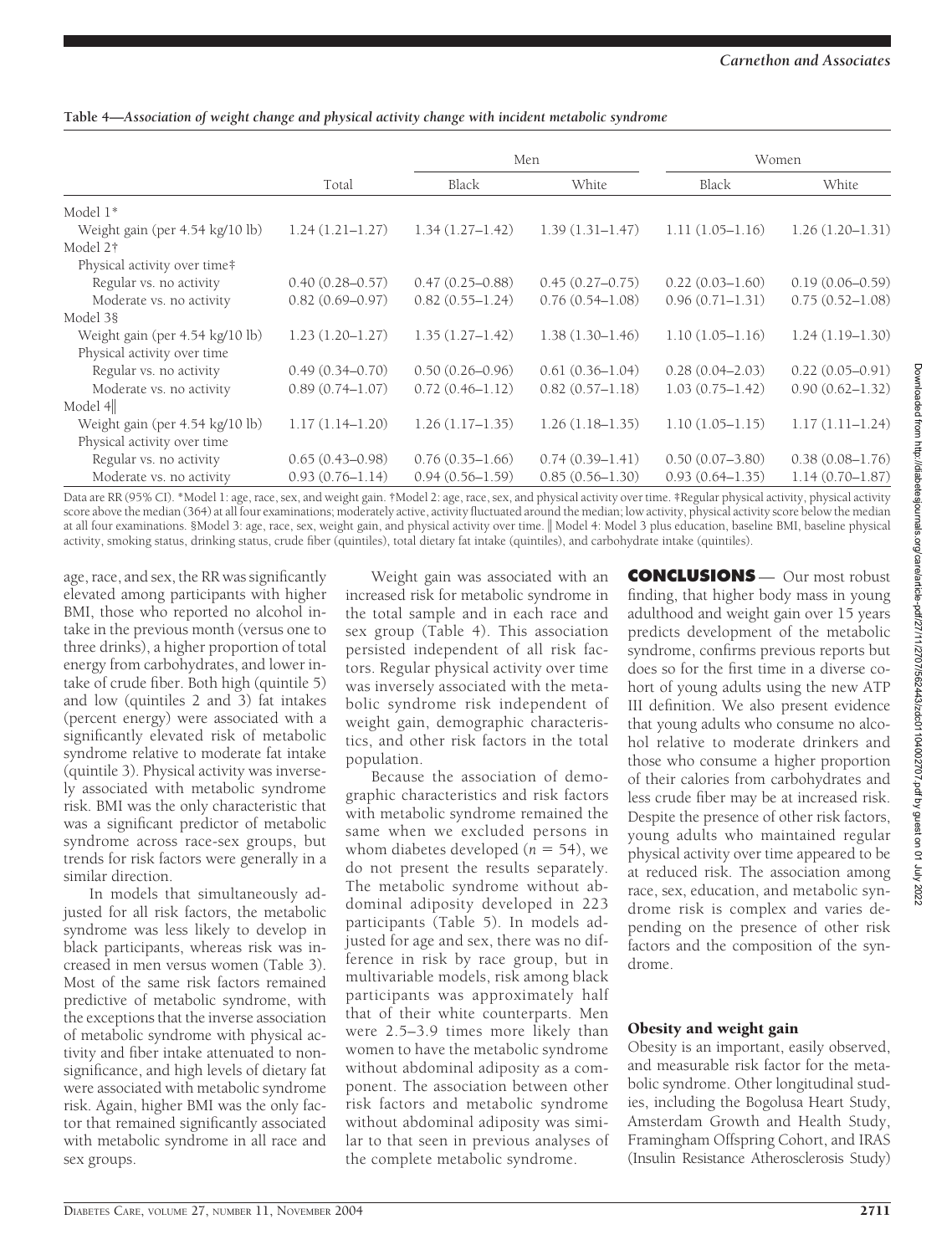## *Risk factors for the metabolic syndrome*

#### **Table 5—***RRs of developing the metabolic syndrome without abdominal adiposity\**

|                                                               | Model 1†                            | Model 2‡                    | Model 38                    |
|---------------------------------------------------------------|-------------------------------------|-----------------------------|-----------------------------|
| Age (per 5 years)                                             | $1.36(1.12 - 1.65)$                 | $1.34(1.09 - 1.65)$         | $1.42(1.14 - 1.77)$         |
| Race                                                          |                                     |                             |                             |
| Black                                                         | $0.87(0.67 - 1.14)$                 | $0.54(0.40 - 0.73)$         | $0.51(0.37 - 0.70)$         |
| <b>White</b>                                                  | 1 (referent)                        | 1.00                        | 1.00                        |
| Sex                                                           |                                     |                             |                             |
| Men                                                           | $2.54(1.93 - 3.35)$                 | $3.52(2.55 - 4.88)$         | $3.89(2.77 - 5.47)$         |
| Women                                                         | 1 (referent)                        | 1.00                        | 1.00                        |
| Education                                                     |                                     |                             |                             |
| High school or less                                           | $1.73(1.26 - 2.36)$                 | $1.55(1.12 - 2.15)$         | $1.52(1.07 - 2.14)$         |
| More than high school                                         | 1 (referent)                        | 1.00                        | 1.00                        |
| BMI (per $4.7 \text{ kg/m}^2$ )                               | $1.79(1.62 - 1.97)$                 | $1.76(1.58 - 1.96)$         | $1.66(1.46 - 1.88)$         |
| Physical activity (per 299.5 units)                           | $0.89(0.78 - 1.03)$                 | $1.00(0.86 - 1.16)$         | $1.01(0.84 - 1.20)$         |
| Smoking status                                                |                                     |                             |                             |
| Current                                                       | $1.06(0.79 - 1.44)$                 | $1.08(0.77-1.50)$           | $1.01(0.71 - 1.44)$         |
| Former                                                        | $0.86(0.56 - 1.31)$                 | $0.86(0.55 - 1.32)$         | $0.86(0.54 - 1.36)$         |
| Never                                                         | 1 (referent)                        | 1.00                        | 1.00                        |
| Alcohol intake                                                |                                     |                             |                             |
| No drinks/day                                                 | 2.22 (1.66-2.97)                    | $1.83(1.32 - 2.53)$         | $1.56(1.10-2.22)$           |
| One to three drinks/day                                       | 1 (referent)                        | 1.00                        | 1.00                        |
| Three or more drinks/day                                      | $1.04(0.60 - 1.77)$                 | $1.01(0.54 - 1.87)$         | $1.04(0.55 - 1.98)$         |
| Carbohydrate intake (% energy)                                |                                     |                             |                             |
| Q1 (25-41%)                                                   | 1 (referent)                        | 1.00                        | 1.00                        |
| Q2 (41-45%)                                                   | $1.19(0.80 - 1.77)$                 | $1.31(0.85 - 2.02)$         | $1.25(0.80 - 1.96)$         |
| Q3 (45-48%)                                                   | $0.88(0.57 - 1.37)$                 | $0.96(0.56 - 1.64)$         | $0.82(0.46 - 1.46)$         |
| Q4 (48-52%)                                                   | $1.22(0.80 - 1.84)$                 | $1.26(0.70 - 2.28)$         | $1.25(0.67 - 2.32)$         |
| Q5 (52-85%)                                                   | $1.43(0.95 - 2.14)$                 | $1.45(0.72 - 2.94)$         | $1.41(0.67-2.98)$           |
| Crude fiber (g)                                               |                                     |                             |                             |
|                                                               | $1.25(0.81 - 1.93)$                 | $1.06(0.67-1.68)$           | $1.06(0.65 - 1.74)$         |
| $Q1$ : F (0.3-2.7)/M (0.6-3.6)<br>Q2: F (2.8-3.8)/M (3.6-5.0) | $1.44(0.95 - 2.18)$                 | $1.22(0.79 - 1.89)$         | $1.20(0.75 - 1.92)$         |
|                                                               |                                     |                             |                             |
| Q3: F (3.8-5.0)/M (5.0-6.4)                                   | $1.36(0.89 - 2.08)$                 | $1.13(0.72 - 1.76)$         | $1.32(0.82 - 2.12)$         |
| $Q4$ : F $(5.0-6.9)$ /M $(6.4-8.5)$                           | $1.11(0.72 - 1.73)$<br>1 (referent) | $1.10(0.70 - 1.73)$<br>1.00 | $1.24(0.77 - 2.00)$<br>1.00 |
| $Q5: F (6.9-33)/M (8.6-29.8)$<br>Total fat intake (% energy)  |                                     |                             |                             |
|                                                               |                                     |                             |                             |
| Q1 (11-33%)                                                   | $1.56(0.98 - 2.49)$                 | $1.50(0.82 - 2.75)$         | $1.37(0.72 - 2.62)$         |
| Q2 (33-36%)                                                   | $1.99(1.28 - 3.10)$                 | 2.12 (1.28-3.53)            | $2.06(1.21 - 3.49)$         |
| $Q3(36-39%)$                                                  | 1 (referent)                        | 1.00                        | 1.00                        |
| Q4 (39-42%)                                                   | $1.48(0.94 - 2.35)$                 | $1.79(1.08 - 2.99)$         | $1.75(1.02 - 2.99)$         |
| Q5 (42-59%)                                                   | $1.83(1.17-2.86)$                   | $1.94(1.11-3.39)$           | $1.82(1.02 - 3.25)$         |
| Weight change from baseline to year 15 per 4.54 kg (10 lb)    | $1.23(1.17-1.28)$                   |                             | $1.16(1.11-1.21)$           |
| Physical activity over time                                   |                                     |                             |                             |
| Regular                                                       | $0.49(0.30 - 0.81)$                 |                             | $0.72(0.40 - 1.30)$         |
| Moderate                                                      | $0.97(0.73 - 1.29)$                 |                             | $1.10(0.79 - 1.54)$         |
| Low                                                           | 1 (referent)                        | 1.00                        | 1.00                        |

Data are RR (95% CI). \*Metabolic syndrome components without large waist: high blood pressure and high triglyceride level, low HDL cholesterol, and high glucose levels (cumulative incidence 223). †All variables adjusted for age, race, and sex. Estimates for age, race, and sex are generated from one model with each of those three characteristics. All variables are from the baseline examination only except for weight change and physical activity change. ‡Multivariable 1 model with all variables listed in the model. §Multivariable 2 model with all variables listed in the model including weight gain and physical activity over time. ||Regular physical activity, physical activity score above the median (364) at all four examinations; moderately active, activity fluctuated around the median; low activity, physical activity score below the median at all four examinations. Q, quintile.

reported this association (14,15,29–31). When we evaluated risk factors for the metabolic syndrome without abdominal adiposity in the definition, BMI and weight gain remained strong significant predictors of the syndrome. This is not surprising given evidence from longitudinal observational studies that higher BMI and weight gain over time are associated with poorer blood pressure, higher fasting glucose, and dyslipidemia—the remaining components of the syndrome (32,33).

## Who is at risk?

Although previous reports of the prevalence of the metabolic syndrome defined by ATP III showed no differences between black and white women and a lower prevalence among black compared with white

Downloaded from http://diabetesjournals.org/care/article-pdf/27/11/2707/562443/zdc01104002707.pdf by guest on 01 July 2022 Downloaded from http://diabetesjournals.org/care/article-pdf/27/11/2707/562443/zdc01104002707.pdf by guest on 01 July 2022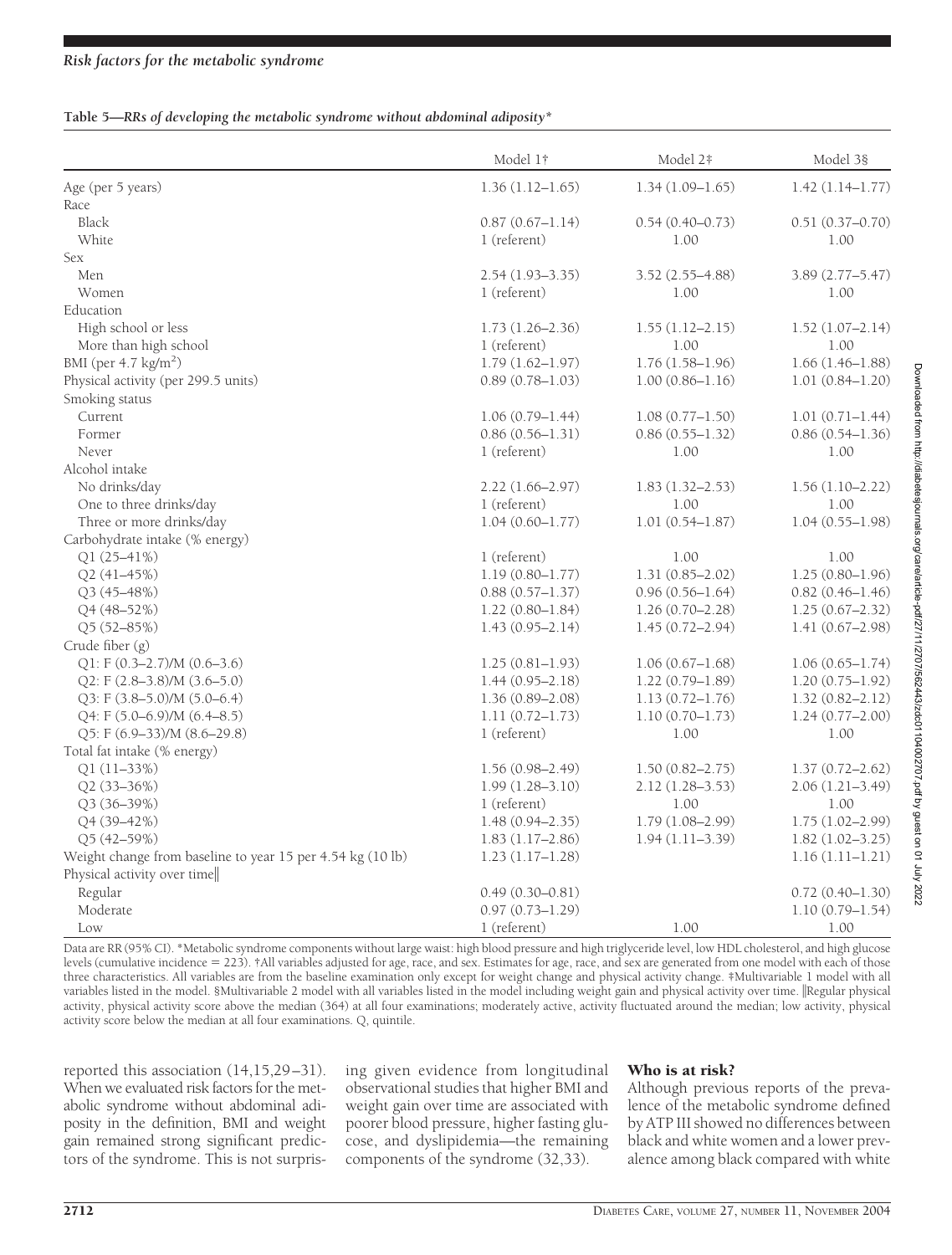men (9), we report the highest ageadjusted incidence of the metabolic syndrome among black women. One explanation for the increased incidence in black women versus other race-sex groups may be the high prevalence of overweight in this subgroup. To evaluate which single variable had the largest influence on the reversal of the RR between race and metabolic syndrome, we entered single variables into a multivariable model in a forward selection procedure. We found that when BMI is statistically controlled, the risk for metabolic syndrome is lower in black versus white participants. Furthermore, we report that black adults are less likely to have the metabolic syndrome in the absence of abdominal adiposity. These findings suggest, but do not confirm, that adiposity may be a central feature of the metabolic syndrome in black versus white adults.

Despite the initial hypothesis that insulin resistance is the underlying factor in the metabolic syndrome (34), Liao et al. (35) reported that ATP III criteria have a low sensitivity for predicting insulin resistance. Previous research indicates that black adults are routinely more insulin resistant than white adults (36,37) but paradoxically have more favorable values for triglyceride and HDL cholesterol, two components that define the syndrome. The use of uniform cut points to define dyslipidemia are less likely to include black adults, which may result in missed identification of black adults who remain at high risk for diabetes and coronary heart disease. This finding should not be interpreted as a lower risk for the health consequences of the metabolic syndrome in black adults but rather possibly as a misclassification of risk that warrants further research on syndrome components in diverse populations.

Participants with less education were at increased risk for the metabolic syndrome in this cohort. Although education is closely associated with race/ethnicity in this country, both factors remained significant predictors of the metabolic syndrome in our multivariable models. Low education may be a marker for characteristics associated with increased risk for the metabolic syndrome, such as limited access to health care, higher personal and physical stress, and differences in body image that influence motivation to lose weight.

## Health behaviors

Evidence for the role of specific dietary components on the metabolic syndrome remains unclear. Previous reports in this cohort suggested that dietary fiber (21) and dairy intake (among overweight persons [39]) were inversely associated with insulin levels and an insulin resistance syndrome, respectively. Our finding that crude fiber was inversely associated with the metabolic syndrome in minimally adjusted models is consistent with previous reports (13) and plausible because fiber slows absorption of foods in the gut, resulting in a measured release of insulin from the pancreas and better control of glucose levels. However, in multivariable models, the fiber association was no longer significant, but higher carbohydrate and fat intakes were stronger risk factors. It is plausible that carbohydrates alone, regardless of their fiber quality, are associated with metabolic syndrome risk through the role on insulin resistance (40). Given the significant effects we report regarding fat intake, moderating fat intake may be equally important.

Elevated risk for the metabolic syndrome among participants who abstained from alcohol relative to moderate drinkers is the first such prospective finding. However, these results are consistent with cross-sectional research (9) and plausible because light and moderate alcohol consumption may boost HDL levels (41,42) and increase insulin sensitivity (43,44), both of which may be factors in the pathogenesis of the metabolic syndrome.

In this same study population, we previously reported an inverse association between cardiorespiratory fitness and development of the metabolic syndrome (11). This study advances beyond those findings to demonstrate that physical activity, a health behavior as opposed to a physiological characteristic, is associated with metabolic syndrome risk independent of other risk factors. We confirm findings from two previous studies in largely (>70%) male cohorts (12,45). It is plausible that the absence of an association between regular physical activity and metabolic syndrome risk in black women is attributable to the small percentage of women (3.2%) who maintained regular physical activity and not a distinct biological mechanism.

## **Limitations**

Given the large number of statistical tests that we conducted, there is a high likelihood that some observations were derived from chance alone. Thus, the importance of our findings should instead be evaluated in light of the biological plausibility, magnitude, and precision of the effect estimate. Because of our measurement tool for physical activity, we cannot relate metabolic syndrome risk to current physical activity recommendations that suggest days per week to improve cardiovascular health. Instead, we can only report a strong trend toward risk reduction with increased activity. We restricted our analysis of diet to the baseline measurement, because dietary history was not repeated at the end of followup. Although macronutrient intakes did not appear to change markedly over 7 years, diet may have changed over 15 years.

The metabolic syndrome may be another important consequence of the current obesity epidemic. The high prevalence of overweight and obesity among black adults and in lower socioeconomic groups, as reported in national surveys (46), may play an important role in excess metabolic syndrome incidence in those subpopulations. This report confirms that obesity and physical inactivity, in addition to other health behaviors such as alcohol intake and dietary composition, are important determinants of metabolic syndrome risk in young adulthood. Lifestyle modification, specifically weight loss and physical activity, cited as first-line therapies for managing the metabolic syndrome (47), should be encouraged for everyone and specifically targeted toward at-risk subpopulations.

**Acknowledgments**— Work on this manuscript was partially supported by contracts N01-HC-48047, N01-HC-48048, N01-HC-48049, N01-HC-48050, and N01-HC-95095 from the National Heart, Lung, and Blood Institute, National Institutes of Health. M.R.C. was supported in part by a career development award from the National Heart Lung and Blood Institute (1 K01 HL73249-01).

#### **References**

Downloaded from http://diabetesjournals.org/care/article-pdf/27/11/2707/562443/zdc01104002707. pdf by guest on 01 July 2022 Downloaded from http://diabetesjournals.org/care/article-pdf/27/11/2707/562443/zdc01104002707.pdf by guest on 01 July 2022

<sup>1.</sup> Ford ES, Giles WH, Dietz WH: Prevalence of the metabolic syndrome among U.S. adults: findings from the third National Health and Nutrition Examination Sur-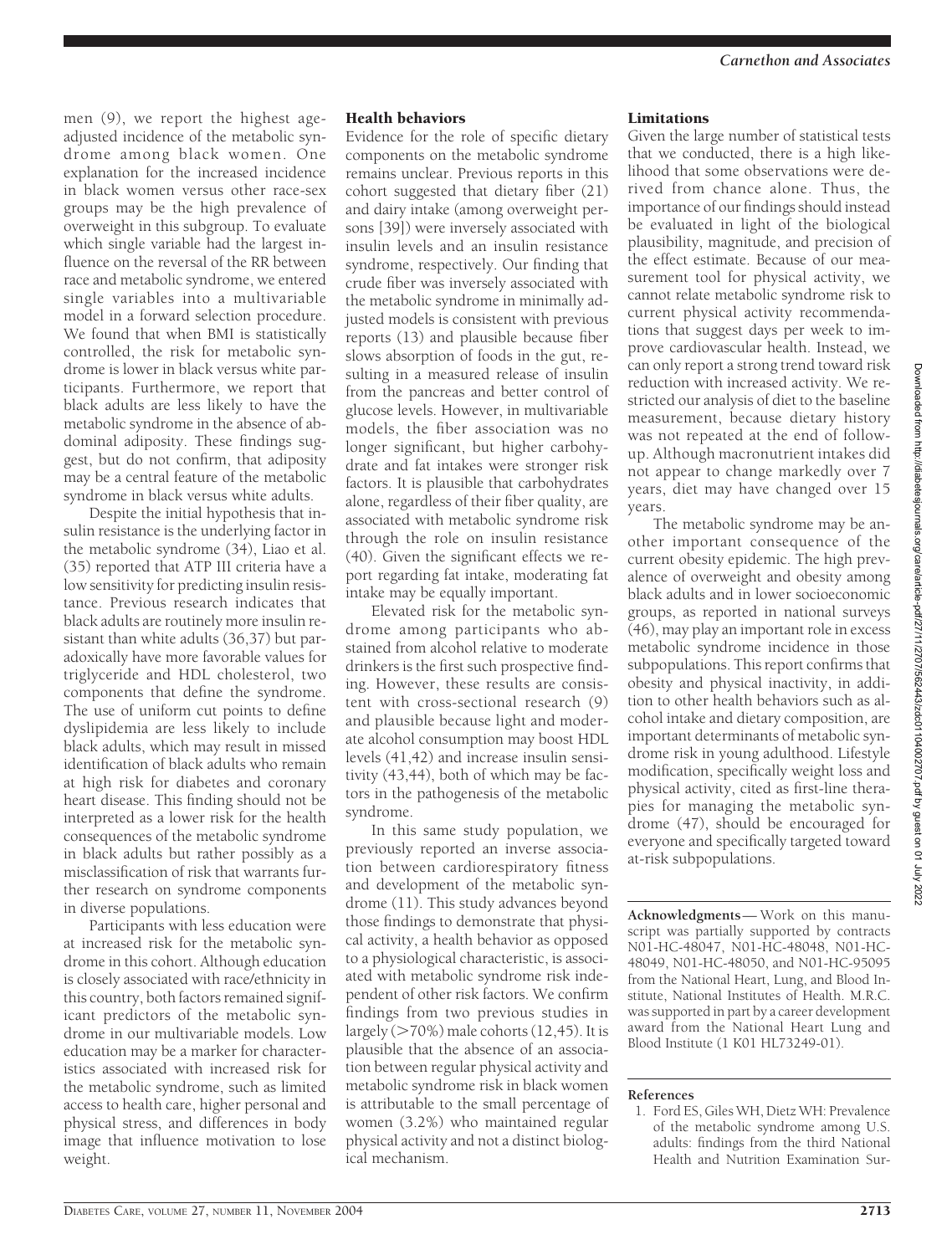vey. *JAMA* 287:356–359, 2002

- 2. Executive summary of the Third Report of the National Cholesterol Education Program (NCEP) Expert Panel on Detection, Evaluation, and Treatment of High Blood Cholesterol in Adults (Adult Treatment Panel III). *JAMA* 285:2486–2497, 2001
- 3. Lakka H-M, Laaksonen DE, Lakka TA, Niskanen LK, Kumpusalo E, Tuomilehto J, Salonen JT: The metabolic syndrome and total and cardiovascular disease mortality in middle-aged men. *JAMA* 288: 2709–2716, 2002
- 4. Lorenzo C, Okoloise M, Williams K, Stern MP, Haffner SM: The metabolic syndrome as predictor of type 2 diabetes: the San Antonio Heart Study. *Diabetes Care* 26: 3153–3159, 2003
- 5. Ninomiya JK, L'Italien G, Criqui MH, Whyte JL, Gamst A, Chen RS: Association of the syndrome with history of myocardial infarction and stroke in the third National Health and Nutrition Examination Survey. *Circulation* 109:42–46, 2004
- 6. Sattar N, Gaw A, Scherbakova O, Ford I, O'Reilly DS, Haffner SM, Isles C, Macfarlane PW, Packard CJ, Cobbe SM, Shepherd J: Metabolic syndrome with and without C-reactive protein as a predictor of coronary heart disease and diabetes in the West of Scotland Coronary Prevention Study. *Circulation* 108:414–419, 2003
- 7. Alexander CM, Landsman PB, Teutsch SM, Haffner SM: NCEP-defined metabolic syndrome, diabetes, and prevalence of coronary heart disease among NHANES III participants age 50 years and older. *Diabetes* 52:1210–1214, 2003
- 8. Bonora E, Kiechl S, Willeit J, Oberhollenzer F, Egger G, Bonadonna RC, Muggeo M: Carotid atherosclerosis and coronary heart disease in the metabolic syndrome: prospective data from the Bruneck Study. *Diabetes Care* 26:1251–1257, 2003
- 9. Park YW, Zhu S, Palaniappan L, Heshka S, Carnethon MR, Heymsfield SB: The metabolic syndrome: prevalence and associated risk factor findings in the U.S. population from the third National Health and Nutrition Examination Survey, 1988–1994. *Arch Intern Med* 163: 427–436, 2003
- 10. Cook S, Weitzman M, Auinger P, Nguyen M, Dietz WH: Prevalence of a metabolic syndrome phenotype in adolescents: findings from the third National Health and Nutrition Examination Survey, 1988–1994. *Arch Pediatr Adolesc Med* 157:821–827, 2003
- 11. Carnethon MR, Gidding SS, Nehgme R, Sidney S, Jacobs DR Jr, Liu K: Cardiorespiratory fitness in young adulthood and the development of cardiovascular disease risk factors. *JAMA* 290:3092–3100, 2003
- 12. Laaksonen DE, Lakka H-M, Salonen JT,

Niskanen LK, Rauramaa R, Lakka TA: Low levels of leisure-time physical activity and cardiorespiratory fitness predict development of the metabolic syndrome. *Diabetes Care* 25:1612–1618, 2002

- 13. McKeown NM, Meigs JB, Liu S, Saltzman E, Wilson PWF, Jacques PF: Carbohydrate nutrition, insulin resistance, and the prevalence of the metabolic syndrome in the Framingham Offspring Cohort. *Diabetes Care* 27:538–546, 2004
- 14. Palaniappan L, Carnethon MR, Wang Y, Hanley AJ, Fortmann SP, Haffner SM, Wagenknecht L: Predictors of the incident metabolic syndrome in adults: the Insulin Resistance Atherosclerosis Study. *Diabetes Care* 27:788–793, 2004
- 15. Srinivasan SR, Myers L, Berenson GS: Predictability of childhood adiposity and insulin for developing insulin resistance syndrome (syndrome X) in young adulthood: the Bogalusa Heart Study. *Diabetes* 51:204–209, 2002
- 16. Friedman GD, Cutter GR, Donahue RP, Hughes GH, Hulley SB, Jacobs DR, Liu K, Savage P: CARDIA: study design, recruitment, and some characteristics of the examined subjects. *J Clin Epidemiol* 41: 1105–1116, 1988
- 17. Jacobs DR, Hahn L, Haskell WL, Pirie P, Sidney S: Validity and reliability of short physical activity history: CARDIA study and the Minnesota Heart Health Program. *J Cardiopulmonary Rehabil* 9:448–459, 1989
- 18. McDonald A, Van Horn L, Slattery M, Hilner J, Bragg C, Caan B, Jacobs D, Jr, Liu K, Hubert H, Gernhofer N, et al: The CARDIA Dietary History: development, implementation, and evaluation. *J Am Diet Assoc* 91:1104–1112, 1991
- 19. Liu K, Slattery M, Jacobs D Jr, Cutter G, McDonald A, Van Horn L, Hilner JE, Caan B, Bragg C, Dyer A, et al.: A study of the reliability and comparative validity of the CARDIA Dietary History. *Ethn Dis* 4:15– 27, 1994
- 20. Marshall JA, Bessesen DH, Hamman RF: High saturated fat and low starch and fibre are associated with hyperinsulinaemia in a non-diabetic population: the San Luis Valley Diabetes Study. *Diabetologia* 40: 430–438, 1997
- 21. Ludwig DS, Pereira MA, Kroenke CH, Hilner JE, Van Horn L, Slattery ML, Jacobs DR Jr.: Dietary fiber, weight gain, and cardiovascular disease risk factors in young adults. *JAMA*282:1539–1546, 1999
- 22. Samaha FF, Iqbal N, Seshadri P, Chicano KL, Daily DA, McGrory J, Williams T, Williams M, Gracely EJ, Stern L: A lowcarbohydrate as compared with a low-fat diet in severe obesity. *N Engl J Med* 348: 2074–2081, 2003
- 23. Daly ME, Vale C, Walker M, Alberti KG, Mathers JC: Dietary carbohydrates and in-

sulin sensitivity: a review of the evidence and clinical implications. *Am J Clin Nutr* 66:1072–1085, 1997

- 24. US Department of Agriculture: USDA nutrient database for standard reference, release 12 [article online], 1998. Available from http://www.ars.usda.gov/is/np/ Rel12/SR12.htm. Accessed 7 July 2004
- 25. Howard AA, Arnsten JH, Gourevitch MN: Effect of alcohol consumption on diabetes mellitus: a systematic review. *Ann Intern Med* 140:211–219, 2004
- 26. Folsom AR, Jacobs DR, Wagenknecht LE, Winkhart SP, Yunis C, Hilner JE, Savage PJ, Smith DE, Flack JM: Increase in fasting insulin and glucose over seven years with increasing weight and inactivity of young adults: the CARDIA study: Coronary Artery Risk Development in Young Adults. *Am J Epidemiol* 144:235–246, 1996
- 27. Warnick GR, Mayfield C, Benderson J, Chen JS, Albers JJ: HDL cholesterol quantitation by phosphotungstate- $Mg^{2+}$  and by dextran sulfate-Mn<sup>2+</sup>-polyethylene glycol precipitation, both with enzymic cholesterol assay compared with the lipid research method. *Am J Clin Pathol* 78: 718–723, 1982
- 28. Folsom AR, Burke GL, Ballew C, Jacobs DR, Jr, Haskell WL, Donahue RP, Liu KA, Hilner JE: Relation of body fatness and its distribution to cardiovascular risk factors in young blacks and whites. The role of insulin. *Am J Epidemiol* 130:911–924, 1989
- 29. Liu K, Ruth KJ, Flack JM, Jones-Webb R, Burke G, Savage PJ, Hulley SB: Blood pressure in young blacks and whites: relevance of obesity and lifestyle factors in determining differences. The CARDIA study. Coronary Artery Risk Development in Young Adults. *Circulation* 93:60– 66, 1996
- 30. van Lenthe FJ, van Mechelen W, Kemper HC, Twisk JW: Association of a central pattern of body fat with blood pressure and lipoproteins from adolescence into adulthood. The Amsterdam Growth and Health Study. *Am J Epidemiol* 147:686– 693, 1998
- 31. Wilson PWF, Kannel WB, Silbershatz H, D'Agostino RB: Clustering of metabolic factors and coronary heart disease. *Arch Intern Med* 159:1104–1109, 1999
- 32. Norman JE, Bild D, Lewis CE, Liu K, West DS: The impact of weight change on cardiovascular disease risk factors in young black and white adults: the CARDIA study. *Int J Obes Relat Metab Disord* 27: 369–376, 2003
- 33. Must A, Spadano J, Coakley EH, Field AE, Colditz G, Dietz WH: The disease burden associated with overweight and obesity. *JAMA* 282:1523–1529, 1999
- 34. Reaven GM: Banting Lecture 1988: Role of insulin resistance in human disease. *Diabetes* 37:1595–1607, 1988